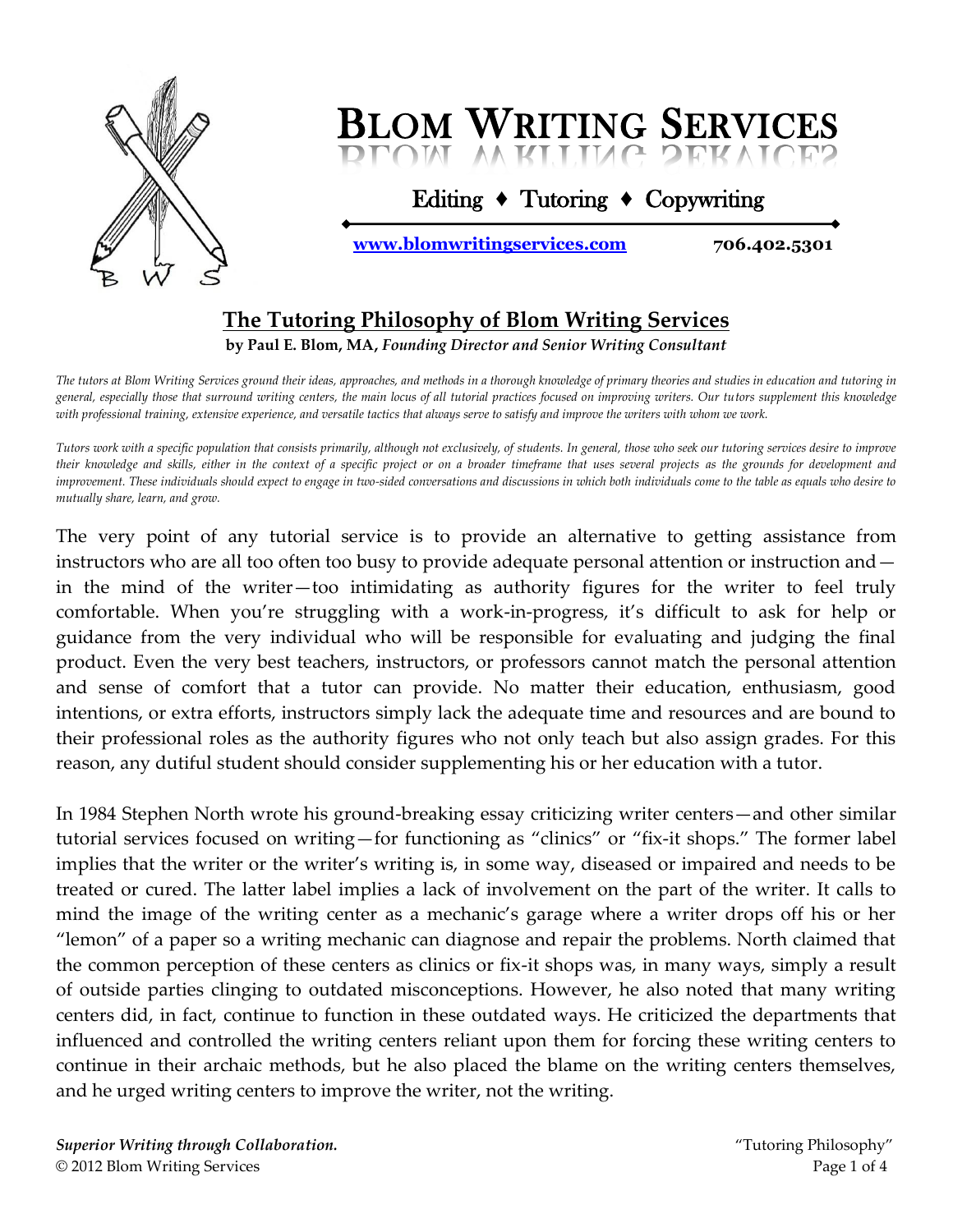

Editing **♦** Tutoring **♦** Copywriting

**<www.blomwritingservices.com>706.402.5301**

North's arguments sum up most of my personal approach to tutoring, an approach I first learned to fully articulate as a result of composing the second chapter of the 2009-2010 tutor handbook for the Writing Center, a wing of the University Center for Writing-based Learning, at DePaul University in Chicago, Illinois. At the end of the opening of that section, I write: "All of our interactions with writers are based on a few basic principles to which we adhere: Everybody is a writer of some kind. | No two human beings are the same, and so no two human beings will have the exact same writing process or the exact same style, tone, or voice. | Many different types of writing exist, and different types of writing require different writing processes. | No human being is perfect; we all have room for improvement. | Writing is crucial for expression, communication, and learning" (6, II.A).

Heraclitus once said, "You can never step into the same river twice," and this saying has always stayed with me. A river is not the static body of water one sees on a map. It is a combination of countless water droplets constantly churning and flowing. The river is in a state of constant motion, constant change, and even as one stands in the river, the river is becoming something new. Similarly, one can never meet with the same writer twice, and a writer can never meet with the same tutor twice. Like the river, all human beings are in a state of constant change, growth, and development. Even as I write this philosophy, I am aging, growing, changing. I am not the same person who wrote the sentence preceding this one.

Because no human being is perfect, nothing a human being creates can ever be perfect. While some people might reflect on such a fact by thinking of the human race as a flawed and fallen people, I like to look at this fact from a more optimistic perspective. If we embrace the fact that perfection is an unattainable ideal, then we realize the fact that there is no such thing as perfection in this world. We can always grow and improve. There is no limit to how much we can grow. There is no limit to how good we can become. We can always become better than what we are now.

On a more concrete level, this means that no writer is too good, too talented, too well-developed for our services. If two heads are better than one, then every writer can benefit from the collaborative, democratic atmosphere our tutoring services offer. Because every human being is a writer of some kind and because writing is necessary both to interpret and understand one's world and to express one's feelings, attitudes, and beliefs about one's world, then the assistance in writing we offer is something that is vital for all of humanity. This may seem like an overstatement, but the importance of writing is something I could not value more.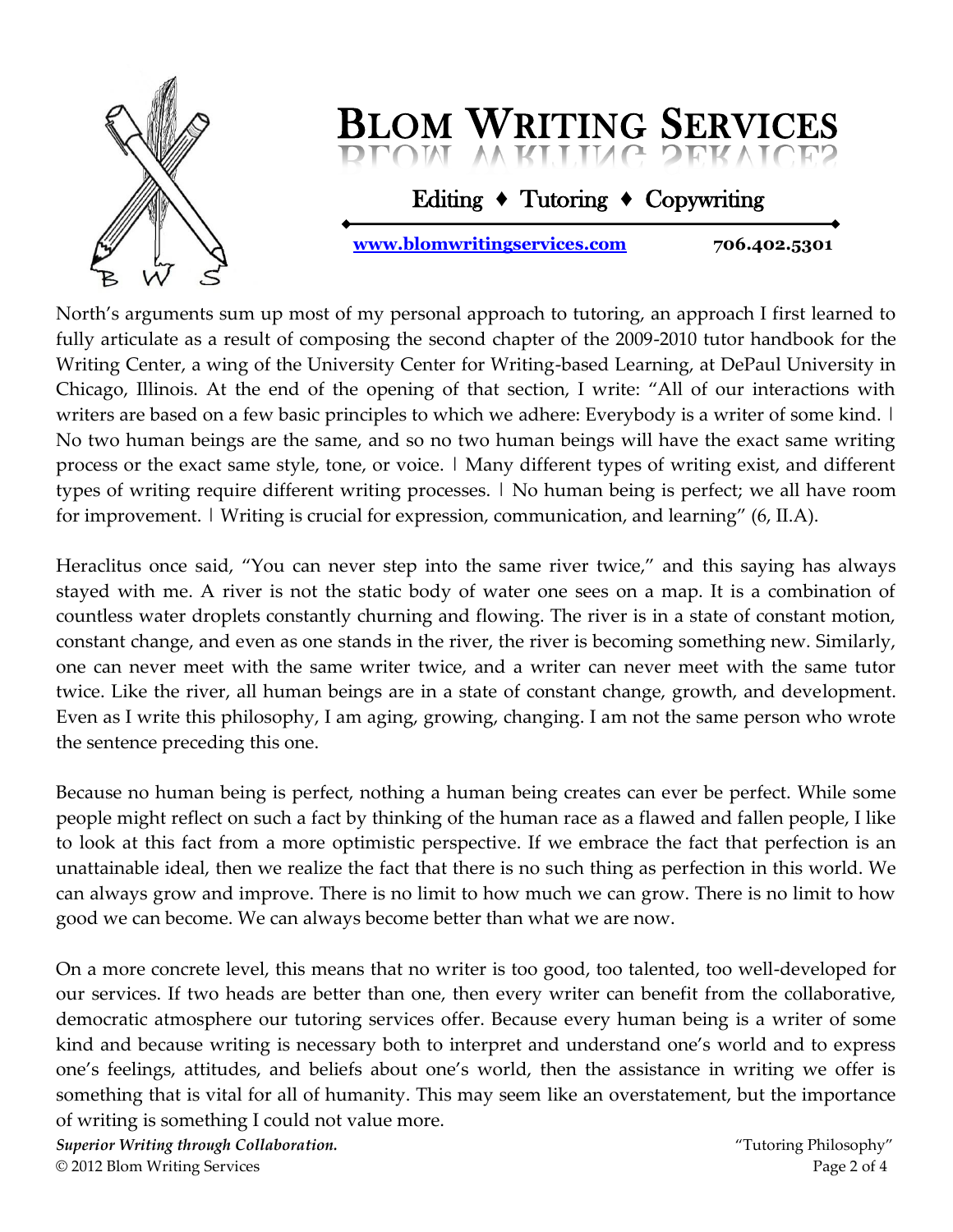

Editing **♦** Tutoring **♦** Copywriting

**<www.blomwritingservices.com>706.402.5301**

Because no two human beings are exactly alike and because even a single human being is constantly changing and growing, we must be willing to adapt spontaneously to the needs and goals of the writers with whom we meet. This adaptation becomes even more necessary because the same writer (as if we could ever meet with the same writer twice) cannot approach different writing projects using the same writing process.

We have to value each writer as an individual who exists not in a vacuum but in a life. These are writers with feelings and passions, hopes and traumas, goals and limitations. If an imperfect writer who needs our assistance is diseased and impaired, then so are we all. We cannot function as a clinic. To treat tutees like patients is to ignore the very things that allow us to relate to and connect with the writers with whom we work. And to simply "fix" a writer's writing is to ignore the writer who made that writing. It would (excuse my brief adoption of clinical metaphors) be treating the symptom rather than the illness. Give a writer a good paper, and he or she will do well in a class. Teach a writer to write a good paper, and he or she will do well in life.

During my many years as a tutor—at the Birmingham-Southern College Writing Center in Birmingham, Alabama; at the DePaul University Writing Center in Chicago, Illinois; providing freelance tutorial services all over the country; and now providing tutorial services as the Senior Writing Consultant for Blom Writing Services—I feel like I've engaged with every community of which I have been a part, whether it was a campus, a town, or a company. More importantly, though, I've engaged with the specific writers with whom I've worked on an individual and personal level. I try to approach every writer as an equal, and I contextualize my feedback not as an expert or even as a tutor but as an objective, interested, and careful reader, and that is almost always sufficient to convince a writer to value my opinion. While I often express my opinion to the writer with whom I am working, I try to usually ask the writers questions and let them formulate their own answers, answers which usually lead them to address the very concerns that brought them to me in the first place. All too often, writers just need to be pushed a bit into discovering what they're struggling to articulate. For some reason, it's so much easier for most people to *tell* something to a person rather than *write* something on a blank page. A lot of the time, my tutoring consists of empathy, stenography, and encouragement.